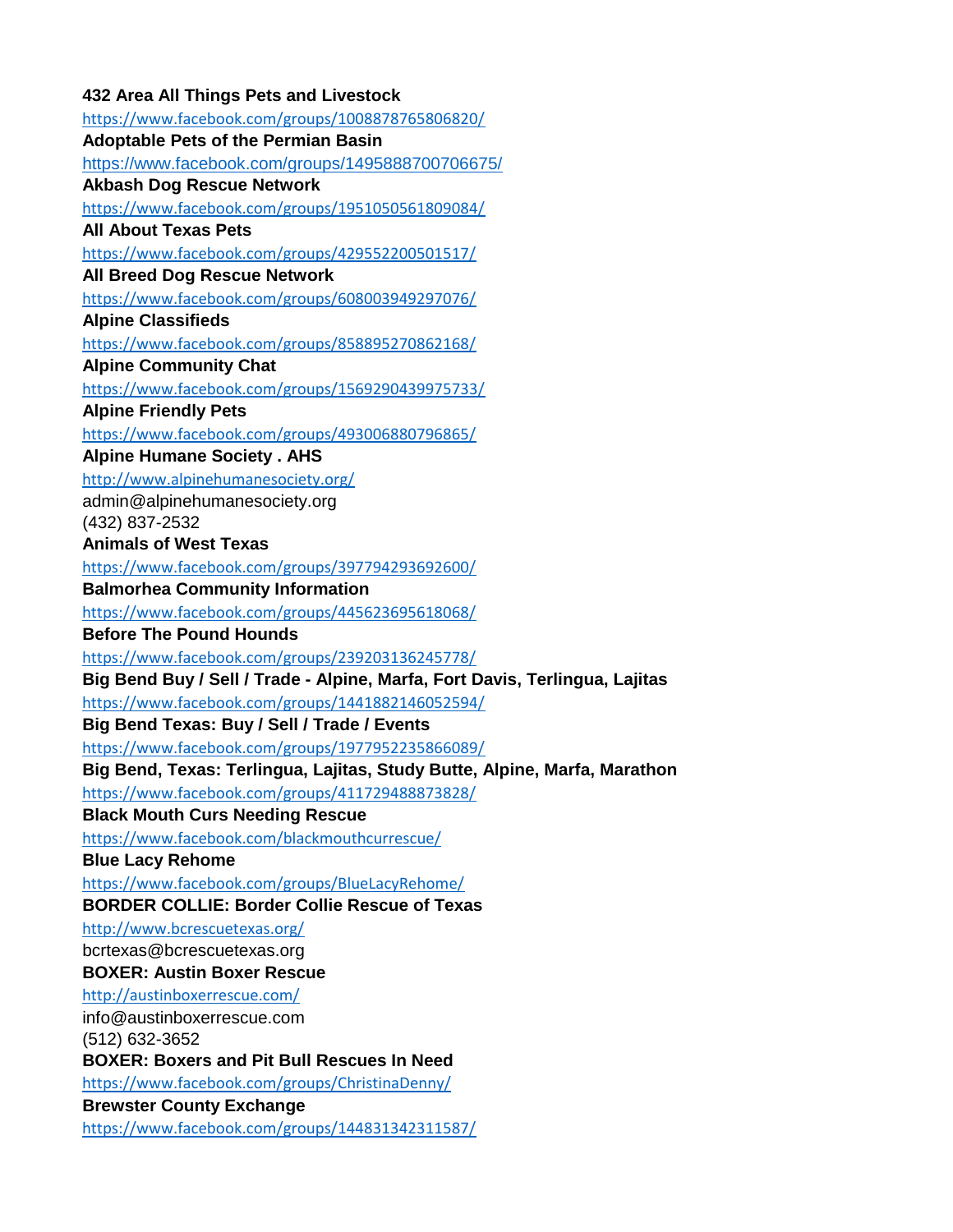## **Brewster County Farm Trader** <https://www.facebook.com/groups/716623488369611/> **Brewster County Trader** <https://www.facebook.com/groups/1507457932839659/> **Buy/Sell/Trade - Balmorhea, Fort Stockton, Fort Davis, Alpine, Van Horn** <https://www.facebook.com/groups/1528070220806748/> **Cat and Kitten Rescue Network** <https://www.facebook.com/groups/156693481138269/about/> **Cat Rescue America** <https://www.facebook.com/groups/CatRescueAmerica/about/> **CATAHOULA: Everything Catahoula** <https://www.facebook.com/groups/351489675037221/> **CATAHOULA: United States Catahoula Rescue** <https://www.facebook.com/groups/532315020244265/> **Cherished Pets Animal Rescue** <http://www.cherishedpetsanimalrescue.org/index.php> cherishedpetsrescue@gmail.com (432) 258-3581 **CHIHUAHUA: Ay Chihuahua Rescue** <http://www.aychihuahuarescue.org/> <https://www.facebook.com/aychihuahuarescue/> info@aychihuahuarescue.org (512) 763-0244 **CHIHUAHUA: Chihuahua Connection & Resources** <https://www.facebook.com/ChihuahuaConnectionRescue/> ccr\_khebble@yahoo.com **CHIHUAHUA: Chihuahua Mamas Rescue** <https://www.facebook.com/groups/527284060654890/> **CHIHUAHUA: Chihuahua Rescue & Adoption Fans** <https://www.facebook.com/groups/433866260064718/> **CHIHUAHUA: Chihuahua Rescue - Foster - Rehome - Worldwide** <https://www.facebook.com/groups/1529270340663376/> **CHIHUAHUA: I Love My Chihuahua** <https://www.facebook.com/groups/PleaseRescueMe/> **CHIHUAHUA: Texas Chihuahua Rescue** <http://texaschihuahuarescue.com/> **CHIHUAHUA: Tiny Paws Rescue** <https://tinypawsrescue.com/> tinypaws26@aol.com **CORGI: Corgi Rehome and Adoption Group** <https://www.facebook.com/groups/915144188516577/> **CORGI: Corgi Rescues of America** <https://www.facebook.com/groups/corgirescuesofamerica/> **CORGI: Corgis & Corgi Mixes -- Rescue, Foster & Transportation in North America** <https://www.facebook.com/groups/corgisandfurfriends/> **CORGI: Corgis For Sale Or Rehome Group** <https://www.facebook.com/groups/420308944711285/>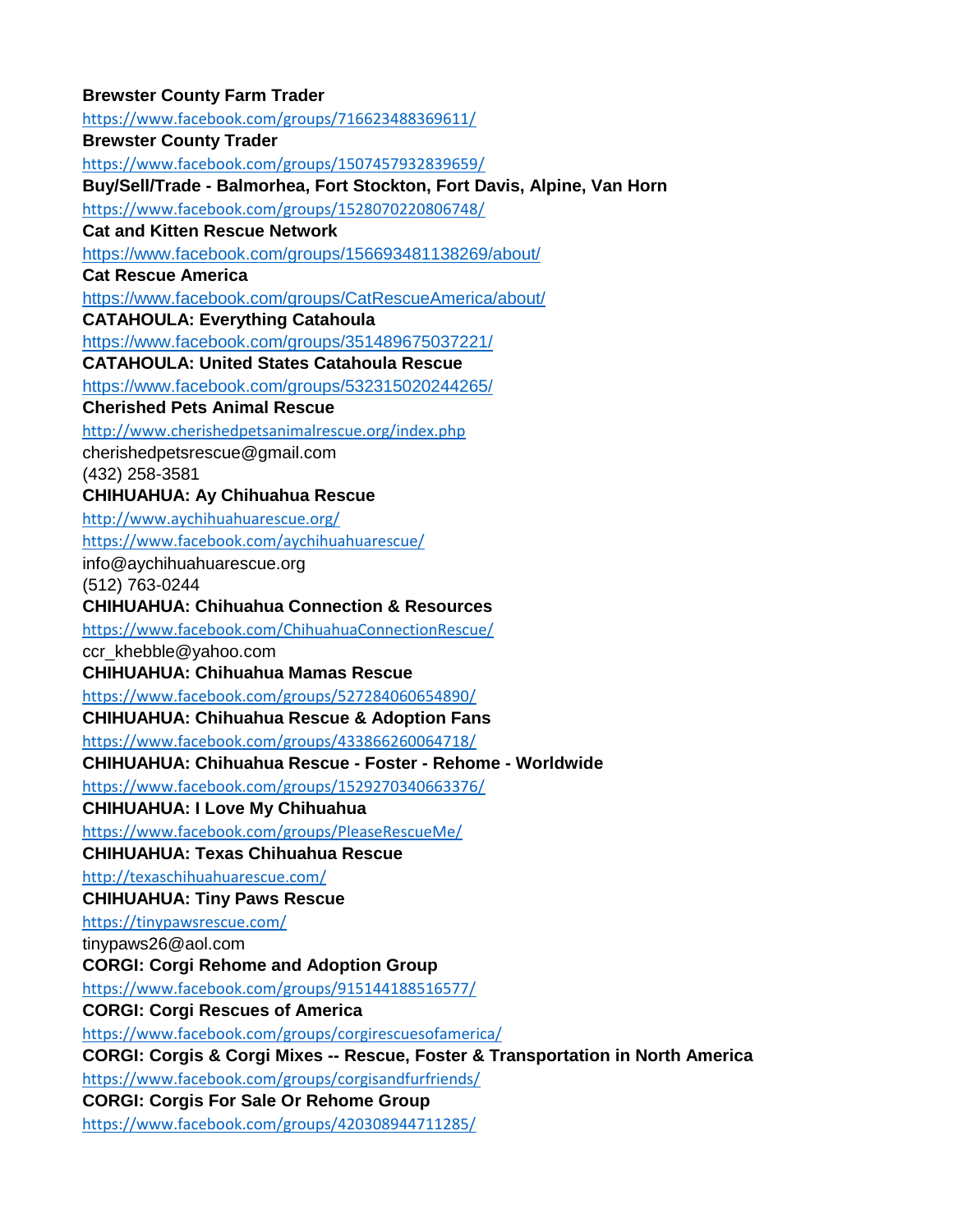## **CORGI: Corgis of Texas and Beyond** <https://www.facebook.com/groups/corgisoftexasandbeyond/> **CORGI: Faerydog Corgi Rescue** <https://www.facebook.com/FaerydogCorgiRescue/> **CORGI: North Texas Corgi Rescue** <https://www.facebook.com/North-Texas-Corgi-Rescue-115105638519825/> **CORGI: Pembroke Welsh Corgi Rescue** <https://www.facebook.com/groups/255452067957026/> **CORGI: Pembroke Welsh Corgis of Texas** <https://www.facebook.com/groups/214356345409648/> **CORGI: Top of Texas Corgi Rescue** <http://www.topoftexascorgirescue.com/> information@topoftexascorgirescue.com (806) 382-8310 **CORGI: USA Corgi Rescue and Rehome** <https://www.facebook.com/groups/391654551043454/> **CORGI: USA/Canada Corgis For Sale Or Rehome** <https://www.facebook.com/groups/450915535102724/> **DACHSHUND: All Texas Dachshund Rescue** <http://www.atdr.org/> info@atdr.org (432) 254-4207 **DACHSHUND: Central Texas Dachshund Rescue** <http://www.ctdr.org/> info@ctdr.org **DACHSHUND: Dachshund Lovers** <https://www.facebook.com/groups/DachshundDogs/> **DACHSHUND: Dachshund Rescue World** <https://www.facebook.com/groups/508382445940870/> **DACHSHUND: Dachshund World** <https://www.facebook.com/groups/342253055827655/> **DACHSHUND: Dachshunds R Us** <https://www.facebook.com/groups/824101394314562/> **DACHSHUND: Diamond Dachshund Rescue Texas** <http://www.ddrtx.org/> ddrtxinfo@gmail.com (830) 367-5741 **DACHSHUND: New Mexico Dachshund Rescue** <http://newmexicodachshundrescue.org/> **Diamonds in the Ruff** <https://www.facebook.com/groups/DIRuFF/> (432) 208-0886 **DOBERMAN: Doberman & Friends Group** <https://www.facebook.com/groups/738460206280460/> **Forever Homes for Fur Babies West Texas** <https://www.facebook.com/groups/137397916591514/> **Fort Davis Community Chat**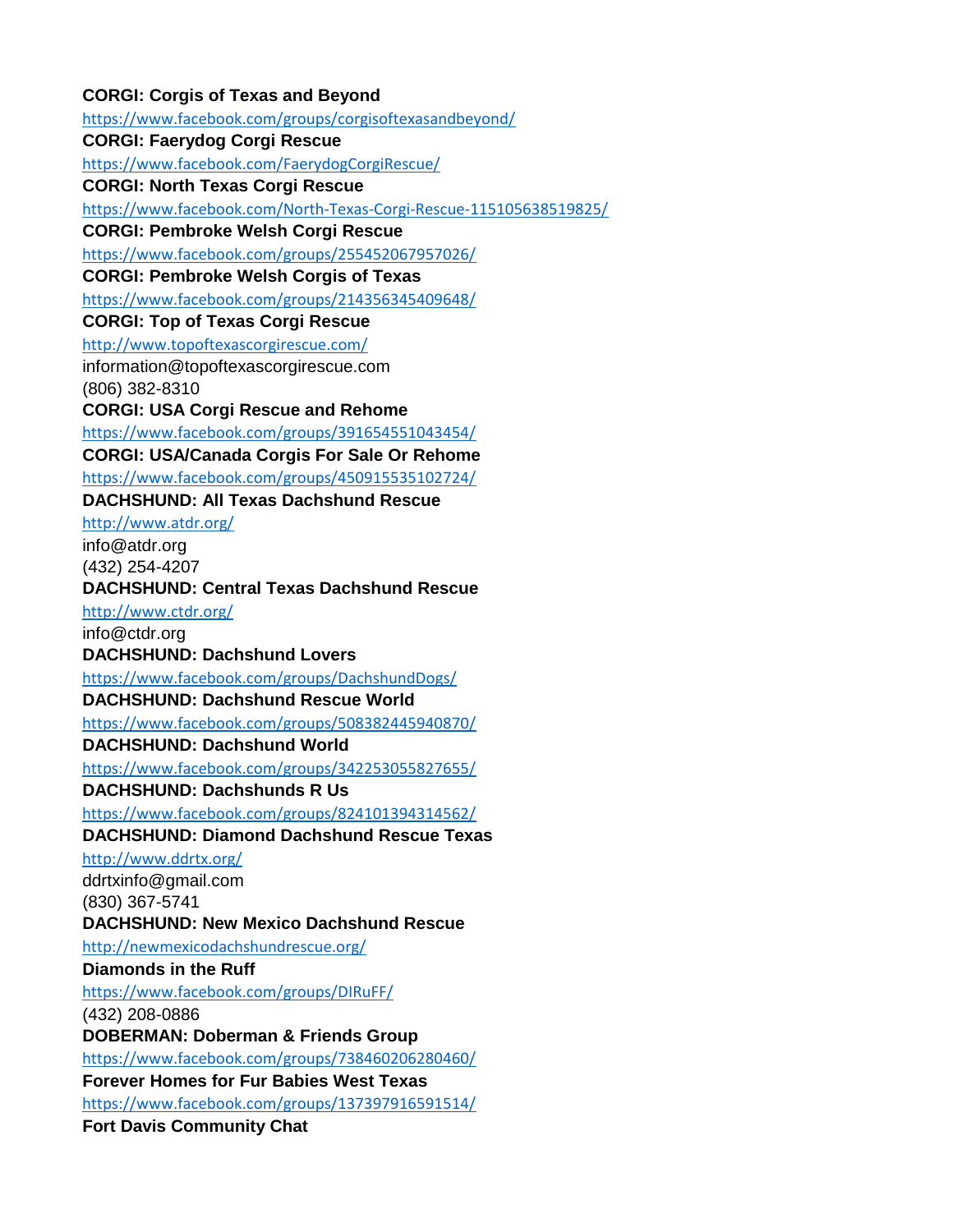<https://www.facebook.com/groups/181528071899812/> **Fort Davis Trading Post** <https://www.facebook.com/groups/868276049915868/> **Fort Stockton's Lost and Found Pets** <https://www.facebook.com/groups/786342584787520/> **Furbabies With Nowhere To Go - Midland and Odessa** <https://www.facebook.com/groups/565462053534995/> **Furry Friends Have Feelings Too** <https://www.facebook.com/groups/furryfriends432/> **GERMAN SHEPHERD: German Shepherd Discussions** <https://www.facebook.com/groups/645569658967996/> **GERMAN SHEPHERD: German Shepherd Owners Of America** <https://www.facebook.com/groups/1536615396568748/> **GERMAN SHEPHERD: German Shepherd Rescue Group** <https://www.facebook.com/groups/GermanShepherdRescue/> **GERMAN SHEPHERD: German Shepherds and Mixes for Sale/Adoption/Rehoming** <https://www.facebook.com/groups/244569702719068/> **GERMAN SHEPHERD: German Shepherds For Sale and Adoption** <https://www.facebook.com/groups/1835416876734366/> **GERMAN SHEPHERD: GSD Post, Share, and Help** <https://www.facebook.com/groups/640952055966535/> **GERMAN SHEPHERD: The German Shepherd Dog Group** <https://www.facebook.com/groups/662426083801219/> **GERMAN SHEPHERD: The German Shepherd Rescue Group** <https://www.facebook.com/groups/811951932208336/> **GERMAN SHEPHERD: World Wide German Shepherd Lovers & Rescue** <https://www.facebook.com/groups/1535361183353918/> **GREAT DANE: Great Dane Friends** <https://www.facebook.com/groups/GDFreinds/> **GREAT DANE: Great Danes - Arkansas, Oklahoma, Texas** <https://www.facebook.com/groups/613635882135216/> **GREAT DANE: Great Danes of Texas** <https://www.facebook.com/groups/783422041667802/> **GREAT PYRENEES: Great Pyrenees Forum** <https://www.facebook.com/groups/749695088385548/> **GREAT PYRENEES: Great Pyrenees Rescue Society** <http://www.greatpyreneesrescuesociety.org/> info@greatpyreneesrescuesociety.org **GREAT PYRENEES: National Great Pyrenees Rescue** <https://www.nationalpyr.org/> info@nationalpyr.org (877) 372-3273 **GREAT PYRENEES: Texas Great Pyrenees Rescue** [www.txpyrs.org](http://www.txpyrs.org/) info@txpyrs.org (877) 746-9508 **HEELER: Texas Cattle Dog Rescue**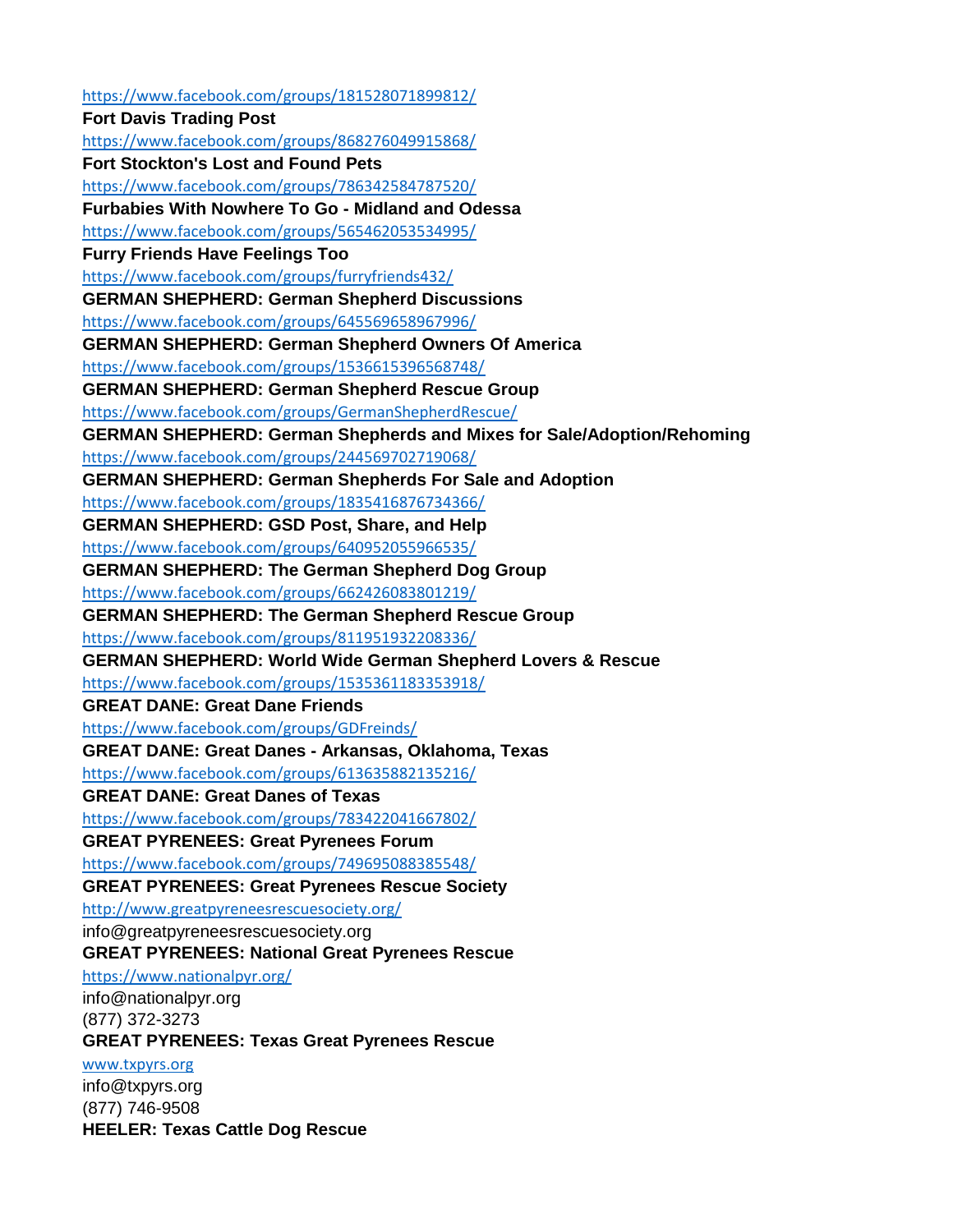<https://www.texascattledogrescue.com/> intake@texascattledogrescue.com **HOUND: Coonhound Rescue Network Page** <https://www.facebook.com/Coonhound-Rescue-Network-Page-186296814742904/> **HOUND: Houston Beagle and Hound Rescue** <http://www.houstonbeaglerescue.org/contactus/giveup.htm> info@HoustonBeagleRescue.org **HOUND: Sighthounds Worldwide Needing Homes** <https://www.facebook.com/groups/661468143930351/> **HOUND: Texas Beagle, Basset, & Hounds Networking** <https://www.facebook.com/groups/495382347162684/about/> **HUSKY: Husky Rescue** <https://www.facebook.com/groups/huskyrescue/> **HUSKY: Siberian Husky Breeders & Rescues** https://www.facebook.com/groups/543436442354242/ **KELPIE: Kelpies in Need - North America** <https://www.facebook.com/groups/KelpiesInNeedNorthAmerica/> **LAB: Labs For Rescue ~ Crossposting** <https://www.facebook.com/groups/167079873440268/> **LAB: Permian Basin Adoptables - Sporting Breeds...Labs, Pointers, Retrievers** <https://www.facebook.com/groups/169217516616307/> **Lost & Found Huskies/Malamutes of Texas** <https://www.facebook.com/groups/264834727272572/> **Lost and Found Pugs of Texas** <https://www.facebook.com/groups/537156469968915/> **Lost/Found Animals and Items In Odessa Texas** <https://www.facebook.com/groups/715183725255180/> **Marfa's Post it, Sell it or Trade it!** <https://www.facebook.com/groups/1541566926059764/> **MASTIFF: Central Texas Mastiff Community** <https://www.facebook.com/groups/1402543183372801/> **MASTIFF: English Mastiff Rehomes** <https://www.facebook.com/groups/217821938375120/> **MASTIFF: English Mastiffs - The Gentle Giants** <https://www.facebook.com/groups/455356087881638/> **MASTIFF: Mastiff Lovers** <https://www.facebook.com/groups/MastiffLoversGroup/> **MASTIFF: Mastiff Rescue Network** <https://www.facebook.com/groups/mastiffrescuenetwork/> **Midland TX Cats In Need** <https://www.facebook.com/groups/659250860794023/> **Odessa & Midland Animal Rehoming Page** <https://www.facebook.com/groups/752041051551621/> **Odessa - Missing, Found, or Rehoming Pets** <https://www.facebook.com/groups/1655624544754576/> **PAWS Cat Rescue Haven House** <https://www.facebook.com/PAWSCATRESCUE/>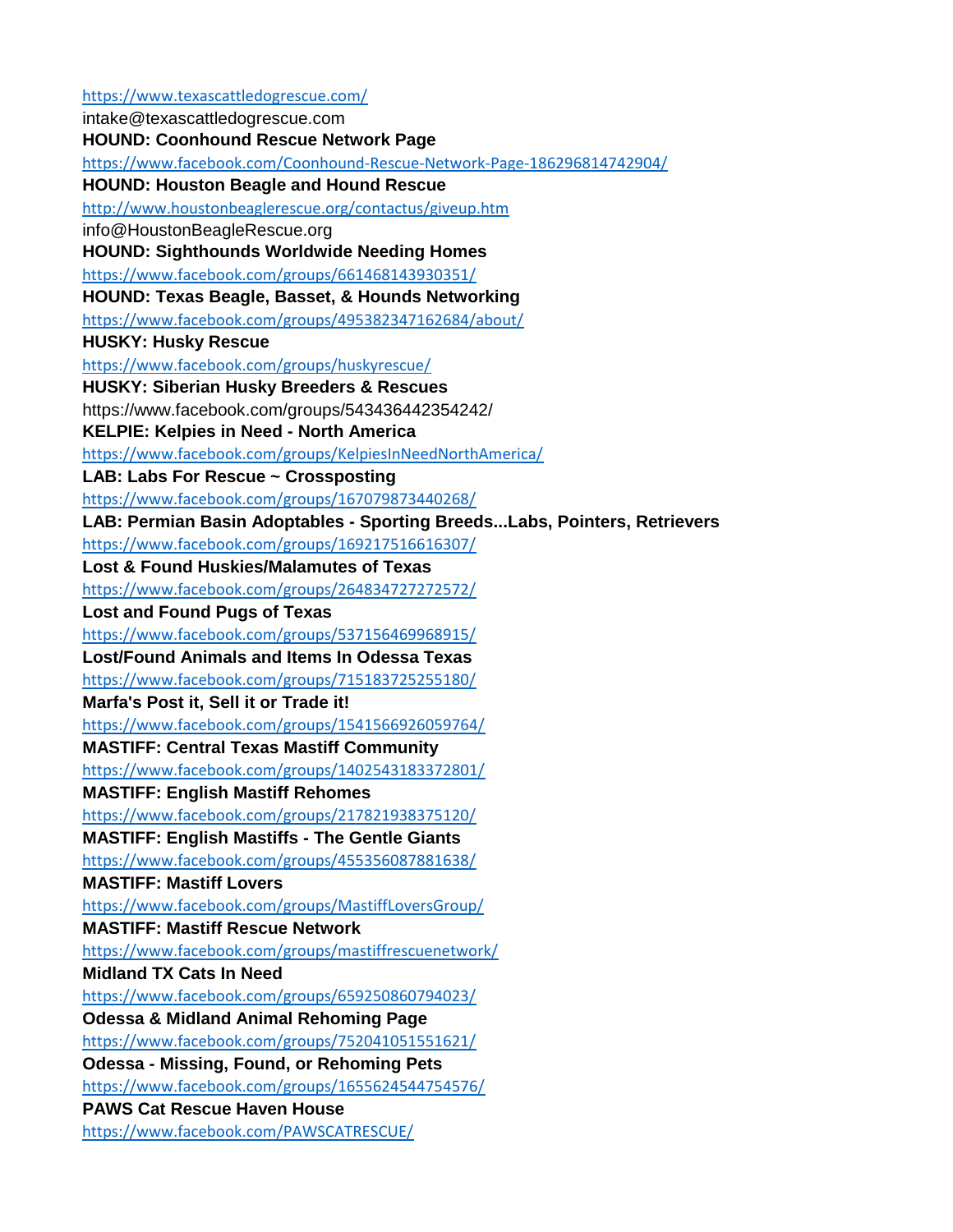pawscatrescue@yahoo.com (432) 366-1030 **Permian Basin Adoptables - Boxers, Bulldogs and other Bully Breeds** <https://www.facebook.com/groups/481061962008175/> **Permian Basin Adoptables - Cats and Kittens** <https://www.facebook.com/groups/209255922579135/> **Permian Basin Adoptables - Giant Breeds - Great Danes, Mastiffs, Rottweilers** <https://www.facebook.com/groups/405817779519101/> **Permian Basin Adoptables - Herding Dogs** <https://www.facebook.com/groups/625260844162659/> **Permian Basin Adoptables - Terriers, Toy breeds and Chihuahuas** <https://www.facebook.com/groups/566159543433502/> **Pets Around Midland TX** <https://www.facebook.com/PetsAroundMidlandTX/> **Pets of West Texas: Found, Lost, Adoptable** <https://www.facebook.com/groups/440815856094811/> **PITBULL: Bully Beds, Inc.** <https://www.facebook.com/BullyBedsInc/> **PITBULL: Love-A-Bull Pit Bull Education and Advocacy** <http://love-a-bull.org/> info@love-a-bull.org **PITBULL: Pit Bull Rescue Central** <http://www.pbrc.net/> info@pbrc.net **PITBULL: Pit Bull Rescues** <https://www.facebook.com/groups/pitbullrescues/> **PITBULL: Pitbull Rescue** <https://www.facebook.com/groups/pitbullrescue/> **PITBULL: Reunion Pit Bull Rescue** <http://www.reunionrescue.com/> **PITBULL: Saving Grace Pit Bull Rescue** <http://www.savinggracepitbullrescue.org/> info@savinggracepitbullrescue.org **POINTER: All Points West - German Shorthaired/Wirehaired Pointer Rescue** <https://www.facebook.com/All-Points-West-German-shorthairedwirehaired-pointer-rescue-321566344640534/> gsprescue@aol.com (530) 713-4376 **POINTER: For The Love Of German Shorthaired Pointers** <https://www.facebook.com/groups/1470816476580864/> **POINTER: German Shorthaired Pointer Rescue** <https://www.facebook.com/GSPRescueFans/> **POINTER: Mile High German Shorthaired Pointer Rescue** <http://www.milehighgsp.org/> milehighgsp@gmail.com (720) 373-7274 **Presidio Pets, Paws and Hooves** <https://www.facebook.com/groups/263256927202259/>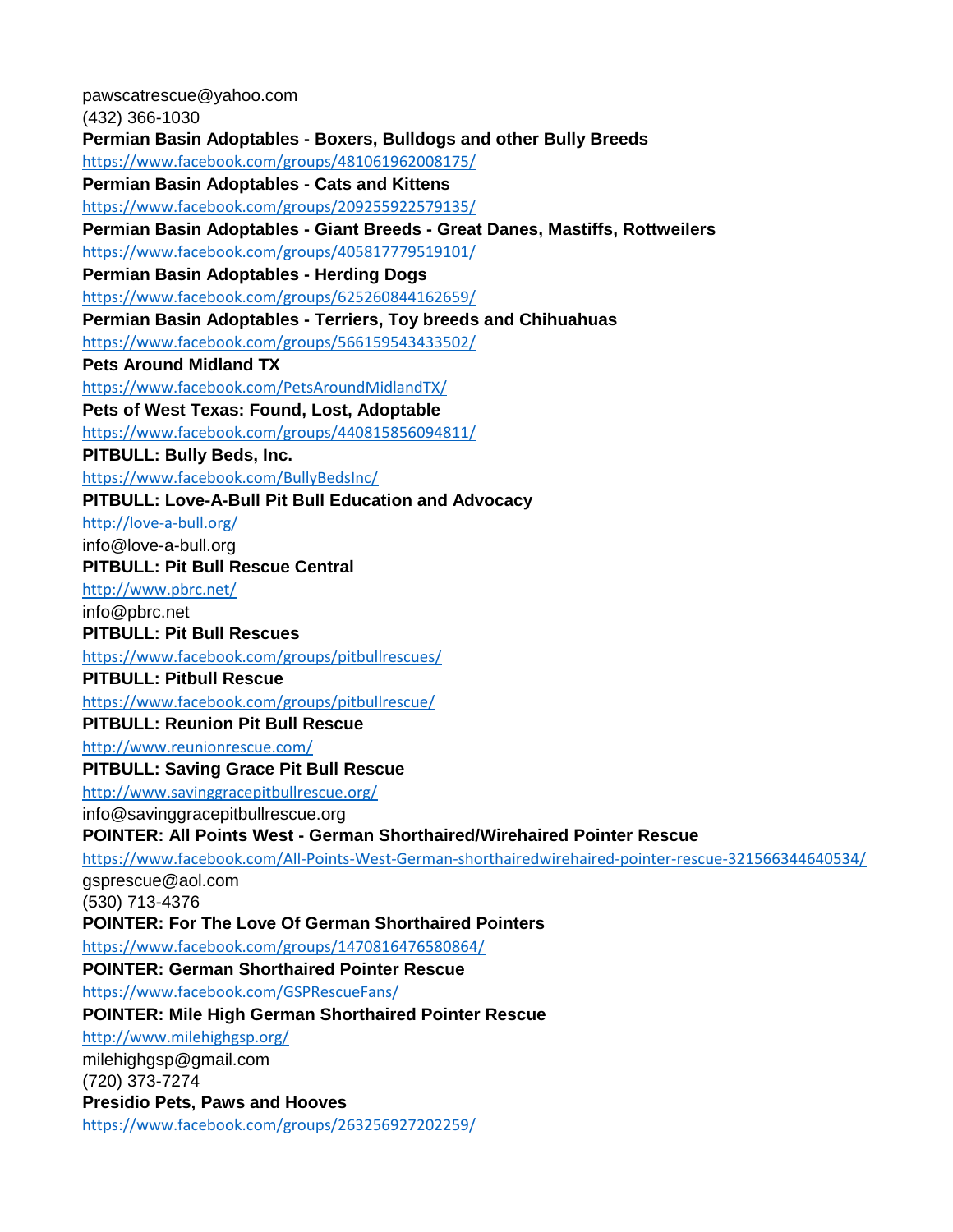**Rehome** [http://rehome.adoptapet.com](http://rehome.adoptapet.com/) **Rescue 432** [432rescue@gmail.com](mailto:432rescue@gmail.com) **Rescue Me** <http://www.rescueme.org/> **Rottweiler ~ Doberman ~ Boxer Rescue Networking** <https://www.facebook.com/groups/RottweilerDobermanBoxer/> **ROTTWEILER: Friends Of Rottweiler Rescue** <https://www.facebook.com/groups/1485794975004324/> **ROTTWEILER: Southern States Rescued Rottweilers** <http://www.southernstatesrescuedrottweilers.org/> rottie.info.ssrr@gmail.com **Saving Cats and Kittens of Texas** <https://www.facebook.com/groups/354165601342045/about/> **SCHNAUZER: All About Schnauzers** <https://www.facebook.com/groups/1649474762013729/> **SCHNAUZER: Schnauzer Families** <https://www.facebook.com/groups/331279433978239/about/> **Terlingua Pets and Paws** <https://www.facebook.com/groups/791882964165968/> **Texas Animals For Sale/Free** <https://www.facebook.com/groups/345735175597771/> **Texas Animals: Free, Lost, or Trade** <https://www.facebook.com/groups/483961668284507/> **Texas Dogs, Cats, Etc Adoptions & In Need** <https://www.facebook.com/groups/1142333102463298/> **Texas Herding Dog Rescues** <https://www.facebook.com/groups/HerdingDogsTX/> **Texas Pet Pals - Lost & Found Pets** <https://www.facebook.com/groups/Texaspetpals/> **Texas Pets Only - Buy/Sell or Rescue** <https://www.facebook.com/groups/texaspetsonly/> **Texas Pitbull & Boxer Rescue** <https://www.facebook.com/groups/395068117228492/> **Texas Rescue Pets** <https://www.facebook.com/groups/384974118272450/> **Texas Rottweiler, Doberman, Husky, & German Shepherd Rescue** <https://www.facebook.com/groups/369696843123222/> **Texas Sporting Breed Rescue** <http://www.retrieveafriend.org/> info@retrieveafriend.org (940) 453-6894 **The Forgotten Kitty Rescue** <http://theforgottenkittyrescue.org/index.html> theforgottenkittyrescue@gmail.com **The Paw & Claw Reporter**